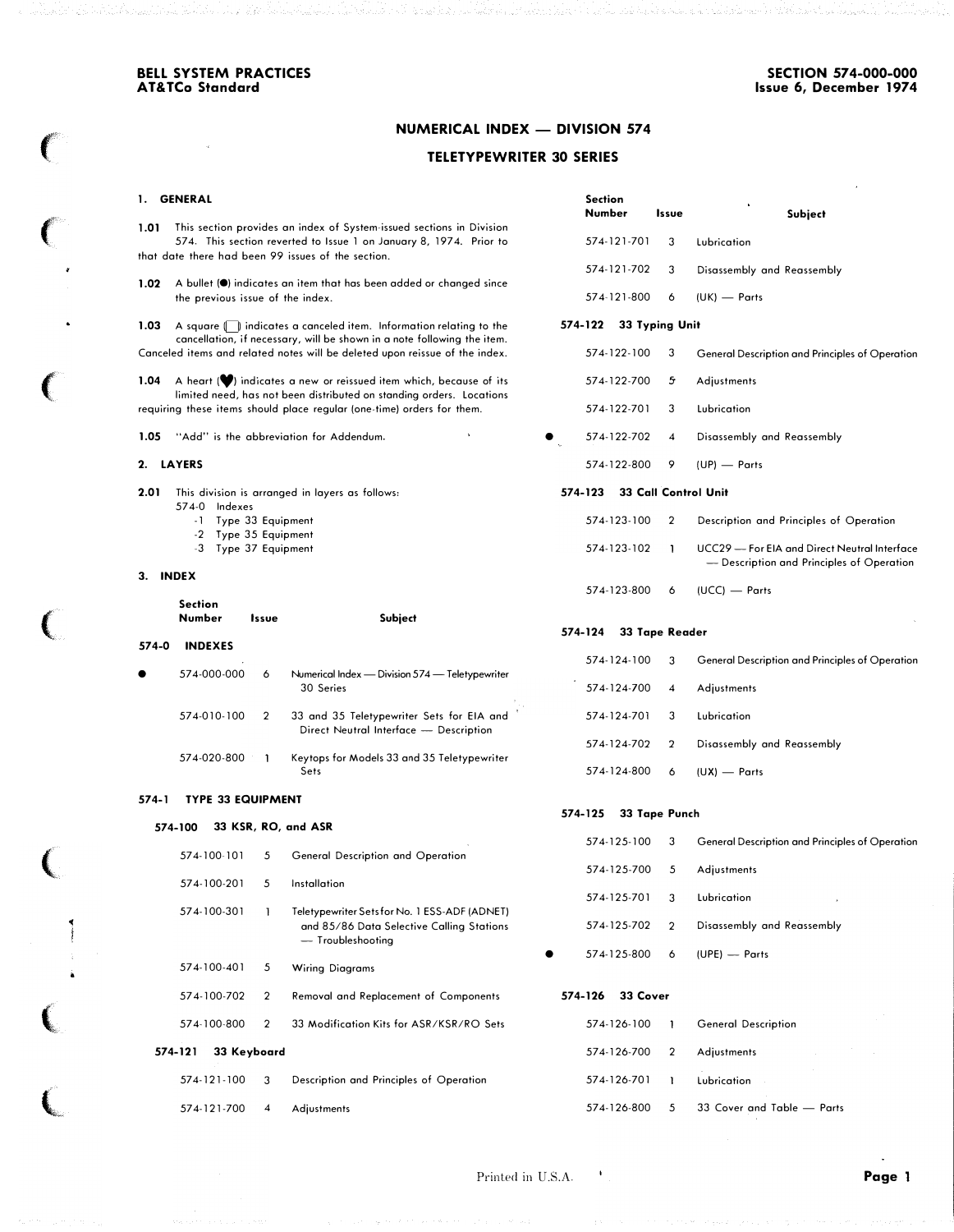## SECTION 574-000-000

| <b>Section</b><br>Number |                          | Issue     | Subject                                                                                                                                                                              | Section<br>Number      |
|--------------------------|--------------------------|-----------|--------------------------------------------------------------------------------------------------------------------------------------------------------------------------------------|------------------------|
| 574-2                    | <b>TYPE 35 EQUIPMENT</b> |           |                                                                                                                                                                                      | 574-202                |
|                          | 574-200                  |           | <b>Receiving Only (RO)</b>                                                                                                                                                           |                        |
|                          | 574-200-200              | 1         | Page Printed Set - Installation                                                                                                                                                      | 574-203<br>R.          |
|                          | 574-200-300              | 1         | Teletypewriter Set - Service Maintenance<br>(Trouble Shooting)                                                                                                                       | 574-203                |
|                          | 574-200-400              | 2         | Teletypewriter Set - Functional Diagrams and<br>Connecting Information                                                                                                               | 574-203                |
|                          | 574-201                  |           | <b>Keyboard Send-Receive (KSR)</b>                                                                                                                                                   | 574-203                |
|                          | 574-201-100              | $\cdot$ 5 | 35 Keyboard Send-Receive (KSR) and Receive-Only                                                                                                                                      | 574-204<br>K.          |
|                          |                          |           | (RO) Teletypewriter Sets - Description and<br>Operation                                                                                                                              | 574-204                |
|                          | 574-201-200              | 1         | 35 Send-Receive Page Printer Set - Installation                                                                                                                                      |                        |
|                          |                          |           |                                                                                                                                                                                      | 574-204                |
|                          | 574-201-300              | 1         | 35 Keyboard Send-Receive Teletypewriter Set<br>- Service Maintenance (Trouble Shooting)                                                                                              | 574-204                |
|                          | App 574-201-400          | 1         |                                                                                                                                                                                      |                        |
|                          | 574-201-400              | 3         | 35 Keyboard Send-Receive (KSR) Sets — Actual<br>and Schematic Wiring                                                                                                                 | App 574-204<br>574-204 |
|                          | 574-202                  |           | <b>Automatic Send-Receive (ASR)</b>                                                                                                                                                  | 574-205<br>Tr          |
|                          | 574-202-100              | 3         | 35 Automatic Send-Receive Teletypewriter Set<br>— General Description and Operation                                                                                                  | 574-205                |
|                          | 574-202-102              | 2         | (Offline) For Switching System No. 307 - 35                                                                                                                                          | 574-206<br>35<br>Sι    |
|                          |                          |           | Offline Tape Preparation Set - 34 Offline<br><b>Tape Preparation Set With Code Converter</b><br>and Table - General Description and Operation                                        | 574-206<br>574-206     |
|                          | 574-202-103              | 2         | (Online) For Switching System No. 307 -<br>General Description and Operation                                                                                                         | 574-206                |
|                          | 574-202-200              | 1         | 35 Automatic Send-Receive Set — Installation                                                                                                                                         | 574-206                |
|                          | 574-202-202              | 2         | (Offline) For Switching System No. 307 - 35                                                                                                                                          |                        |
|                          |                          |           | Offline Tape Preparation Set — 34 Offline<br><b>Tape Preparation Set With Code Converter</b><br>and Table — Installation                                                             | 574-206                |
|                          | 574-202-203              | 2         | (Online) For Switching System No. 307 -                                                                                                                                              | 574-206                |
|                          |                          |           | Installation                                                                                                                                                                         |                        |
|                          |                          | 1         |                                                                                                                                                                                      | 574-220<br>Т١          |
|                          | 574-202-300              |           | 35 Automatic Send-Receive Teletypewriter Set<br>- Service Maintenance (Trouble Shooting)                                                                                             | 574-220                |
|                          | 574-202-302              | 1         | (Offline) For Switching System No. 307 - 35<br>Offline Tape Preparation Set - 34 Offline<br>Tape Preparation Set With Code Converter                                                 | 574-220                |
|                          |                          |           | and Table - Service Maintenance -<br>(Troubleshooting)                                                                                                                               | 574-220                |
|                          |                          |           |                                                                                                                                                                                      | 574-220                |
|                          | 574-202-303              | 1         | (Online) For Switching System No. 307 -<br>Service Maintenance - (Troubleshooting)                                                                                                   | 574-220                |
|                          | App574-202-400           | ı         |                                                                                                                                                                                      | App 574-220            |
|                          | 574-202-400              | 3         | 35 Automatic Send-Receive (ASR) Sets -                                                                                                                                               | 574-220                |
|                          |                          |           | Actual and Schematic Wiring Diagrams                                                                                                                                                 | 574-221<br>K.          |
|                          | 574-202-402              | 1         | (Offline) For Switching System No. 307 - 35<br>Offline Tape Preparation Set - 34 Offline<br><b>Tape Preparation Set With Code Converter</b><br>and Table - Schematic Wiring Diagrams | 574-221                |

| Number         |                    | Issue  | Subject                                                                                 |
|----------------|--------------------|--------|-----------------------------------------------------------------------------------------|
|                | 574-202-403        | 1      | (Online) For Switching System No. 307 -<br>Schematic Wiring Diagram                     |
| 574-203        |                    |        | Receiving Only Typing Reperforator Set (ROTR)                                           |
|                | 574-203-100        | 4      | 35 Receive-Only Typing Reperforator Sets —<br>Description and Operation                 |
|                | 574-203-200        | 2      | 35 Receive Only Typing Reperforator Set<br>(ROTR) - Installation                        |
|                | 574-203-300        | 1      | 35 Receive Only Typing Reperforator Set -<br>Trouble Shooting                           |
| 574-204        |                    |        | Keyboard Tape Printer (KTP)                                                             |
|                | 574-204-100        | 3      | 35 Keyboard Send-Receive Tape Printer<br>Teletypewriter Set - Description and Operation |
|                | 574-204-200        | 2      | 35 Tape Printer Set - Installation                                                      |
|                | 574-204-300        | 2      | 35 Keyboard Send-Receive Tape Printer<br>Teletypewriter Set (Troubleshooting)           |
| App574-204-400 | 574-204-400        | 1<br>1 | 35 Keyboard Tape Printer Teletypewriter Set<br>- Functional Diagrams                    |
| 574-205        |                    |        | <b>Transmitter-Distributor Sets</b>                                                     |
|                | 574-205-100        | ı      | 35 Transmitter-Distributor Sets — Description                                           |
|                |                    |        |                                                                                         |
| 574-206        | Set                |        | 35 Edge Punched Card Typing Reperforator Send-Receive                                   |
|                | 574-206-100        | 2      | Description and Principles of Operation                                                 |
|                | 574-206-200        | 2      | (1A Keyboard Punch) - Installation                                                      |
|                | 574-206-300        | 2      | (1A Keyboard Punch) - Checkout and<br>Troubleshooting                                   |
|                | 574-206-400        | 1      | Wiring Diagrams                                                                         |
|                | 574-206-700        | 1      | (1A Keyboard Punch) - Adjustments and<br>Lubrication                                    |
|                | 574-206-701        | 1      | (1A Keyboard Punch) - Removal and<br><b>Replacement of Components</b>                   |
| 574-220        | <b>Typing Unit</b> |        |                                                                                         |
|                | 574-220-100        | 4      | 35 Typing Unit - General Description and<br>Principles of Operation                     |
|                | 574-220-400        | 2      | 35 Typing Unit — Actual Wiring Diagrams                                                 |
|                | 574-220-700        | 9      | 35 Typing Unit - Adjustments                                                            |
|                | 574-220-701        | 5      | 35 Typing Unit - Lubrication                                                            |
|                | 574-220-702        | 1      | 35 Typing Unit - Disassembly and Reassembly                                             |

)

 $\bigcap$ 

)

�)

)

j

"

574-221 Keyboard and Base for KSR and RO Sets

574-221-100 3 35 Keyboard and Base for Keyboard Send-Receive and Receive Only Sets-General Description ond Principles of Operation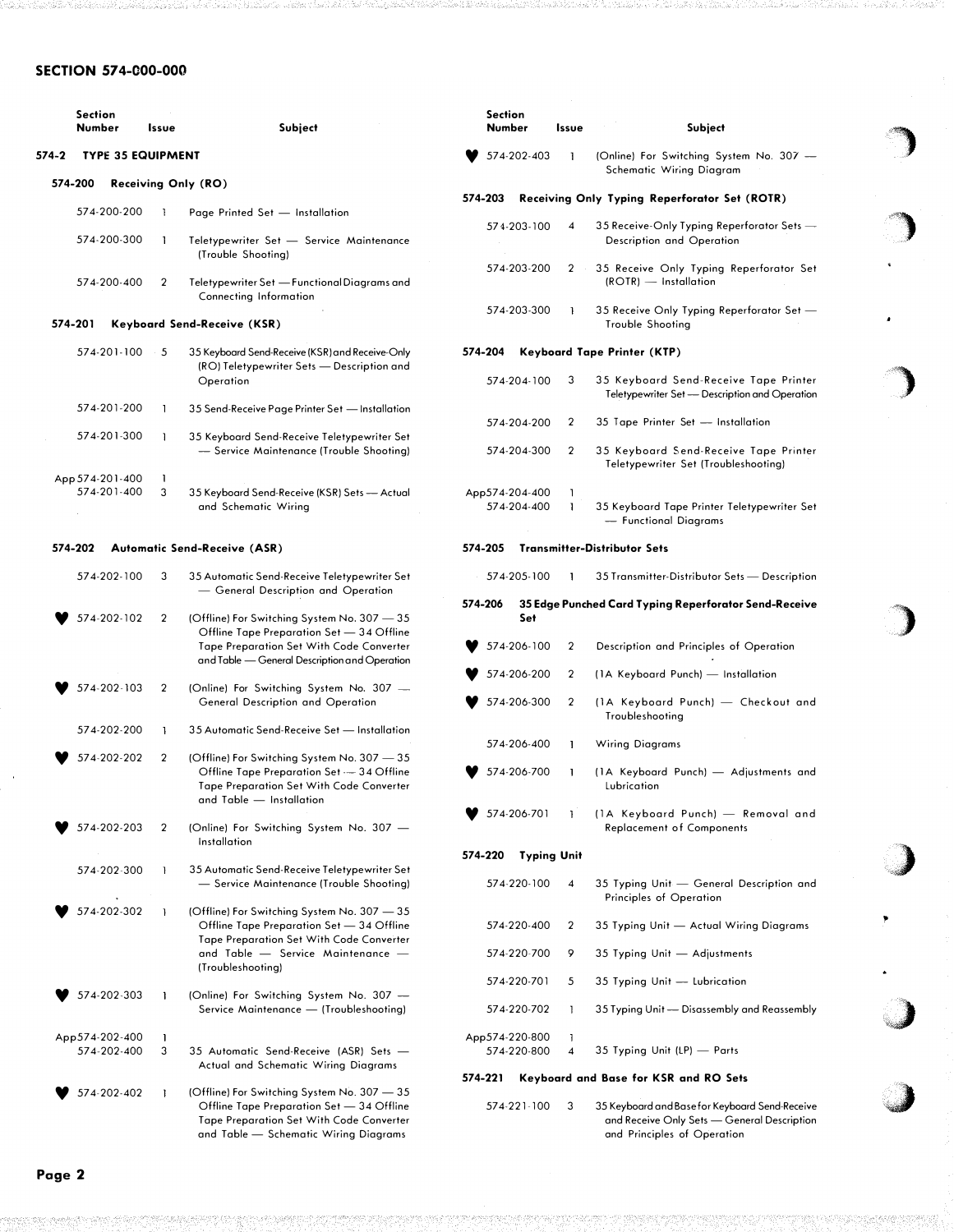# ISS 6, SECTION 574-000-000

| <b>Section</b><br><b>Number</b> | Issue                   | <b>Subject</b>                                                                                      |         | <b>Section</b><br>Number   | Issue                    |                         | Subject                                                                                                           |
|---------------------------------|-------------------------|-----------------------------------------------------------------------------------------------------|---------|----------------------------|--------------------------|-------------------------|-------------------------------------------------------------------------------------------------------------------|
| 574-221-400                     | $\overline{2}$          | 35 Keyboard and Base for Send-Receive and<br>Receive Only Sets - Actual Wiring Diagrams             |         | 574-224-800                |                          | 5                       | 35 Non-Typing Reperforator (LRPE) - Parts                                                                         |
| 574-221-700                     | 7                       | 35 Keyboard and Base for Keyboard Send-Receive<br>and Receive-Only Sets - Adjustments               | 574-225 |                            |                          |                         | <b>Transmitter-Distributor</b>                                                                                    |
| 574-221-701                     | 3                       | 35 Keyboard and Base for Keyboard Send-Receive                                                      |         | 574-225-100                |                          | $\overline{2}$          | 35 Transmitter Distributor - General Description<br>and Principles of Operation                                   |
| 574-221-702                     | -1                      | and Receive Only Sets - Lubrication<br>35 Keyboard for Keyboard Send-Receive Set                    |         | 574-225-400                |                          | 3                       | 35 Transmitter Distributor - Actual Wiring<br>Diagrams                                                            |
|                                 |                         | - Disassembly and Reassembly                                                                        |         | 574-225-700                |                          | 5                       | 35 Transmitter Distributor - Adjustments                                                                          |
| 574-221-800                     | 6                       | 35 Send Receive Keyboard (LK) and Receive-Only<br>Base (LB) - Parts                                 |         | 574-225-701                |                          | 3                       | 35 Transmitter Distributor - Lubrication                                                                          |
| 574-222                         |                         | <b>Keyboard for ASR Sets</b>                                                                        |         | 574-225-702                |                          | 1                       | 35 Transmitter Distributor - Disassembly and<br>Reassembly                                                        |
| 574-222-100                     | 5                       | 35 Keyboard for Automatic Send-Receive Sets<br>— General Description and Principles of<br>Operation |         | 574-225-800                |                          | 4                       | 35 Transmitter Distributor - (LXD-Single<br>Contact Type) - Parts                                                 |
| 574-222-400                     | 3                       | 35 Keyboard for Automatic Send-Receive Sets<br>- Actual Wiring Diagram                              | 574-226 |                            |                          |                         | <b>Electrical Service Unit</b>                                                                                    |
| 574-222-700                     | 7                       | 35 Keyboard for Automatic Send-Receiver Sets<br>— Adjustments                                       |         | 574-226-100                |                          | 4                       | 35 Electrical Service Unit - General Description<br>and Principles of Operation                                   |
| 574-222-701                     | 4                       | 35 Keyboard for Automatic Send-Receive Sets<br>- Lubrication                                        |         | 574-226-400                |                          | 3                       | 35 Electrical Service Unit - Actual Wiring<br><b>Diagrams</b>                                                     |
| 574-222-702                     | 1                       | 35 Keyboard for Automatic Send-Receive<br>Sets - Disassembly and Reassembly                         |         | 574-226-401                |                          | -1                      | Electrical Facilities Used on Offline ASR Sets<br>for Switching System No. 307 - Actual<br><b>Wiring Diagrams</b> |
| 574-222-800                     | $\overline{\mathbf{4}}$ | 35 Automatic Send-Receive Keyboard (LAK)<br>— Parts                                                 |         | 574-226-800                |                          | $\overline{\mathbf{4}}$ | 35 Electrical Service Unit (LESU) for KSR and<br>RO Sets - Parts                                                  |
| 574-223                         |                         | <b>Transmitter-Distributor Base Assembly</b>                                                        |         | 574-226-801                |                          | 4                       | 35 Electrical Service Unit (LESU) for ASR                                                                         |
| 574-223-100                     | 3                       | 35 Tape Reader Bases (for ASR Sets) -<br>Description and Principles of Operation                    |         |                            |                          |                         | Sets - Parts                                                                                                      |
| 574-223-101                     | T                       | Bases for 35 Transmitter-Distributor Sets -<br>Description and Principles of Operation              |         | 574-226-802                |                          | 3                       | 35 Electrical Service Unit (LESU) (Typing<br>Reperforator) - Parts                                                |
| 574-223-400                     | 3                       | 35 Transmitter Distributor Base Assembly -<br><b>Actual Wiring Diagram</b>                          |         | 574-226-803                |                          | 1                       | 35 Electrical Service Unit (LESU) Wall Mounted<br>$KSR/RO$ - Parts                                                |
| 574-223-700                     | 3                       | 35 Tape Reader Bases (for ASR Sets) -<br>Adjustments and Lubrication                                | 574-227 |                            | <b>Call Control Unit</b> |                         |                                                                                                                   |
| 574-223-702                     | ı                       | Bases for 35 Transmitter-Distributor Sets -<br>Adjustments and Lubrication                          |         | 574-227-100                |                          | 2                       | 35 Call Control Unit - General Description<br>and Principles of Operation                                         |
| 574-223-800                     |                         |                                                                                                     |         | App 574-227-400            |                          | 1                       |                                                                                                                   |
|                                 | 3                       | 35 Transmitter Distributor Base (LCXB) -<br>Parts                                                   |         | 574-227-400<br>574-227-800 |                          | 3<br>3                  | 35 Call Control Unit — Actual Wiring Diagrams<br>35 Call Control Unit (LCCU) - Parts                              |
| 574-223-801                     | 4                       | 35 Transmitter Distributor Base (LXDB) and<br>Cover (LXDC)                                          |         |                            |                          |                         |                                                                                                                   |
|                                 |                         |                                                                                                     | 574-228 |                            |                          |                         | <b>Cabinet for ASR Sets</b>                                                                                       |
| 574-224                         |                         | <b>Non-Typing Reperforator</b>                                                                      |         | 574-228-100                |                          | 3                       | 35 Cabinet for Automatic Send-Receive Sets<br>- General Description and Operation                                 |
| 574-224-100                     | 3                       | 35 Non-Typing Reperforator — General Description<br>and Principles of Operation                     |         | 574-228-700                |                          | 5                       | 35 Cabinet for Automatic Send-Receive<br>Teletypewriter Set - Adjustments                                         |
| 574-224-700                     | 6                       | 35 Nontyping Reperforator — Adjustments                                                             |         |                            |                          |                         |                                                                                                                   |
| 574-224-701                     | 5                       | 35 Non-Typing Reperforator — Lubrication                                                            |         | 574-228-701                |                          | 2                       | 35 Cabinet for Automatic Send-Receive<br>Teletypewriter Sets - Lubrication                                        |
| 574-224-702                     | 2                       | 35 Non-Typing Reperforator - Disassembly<br>and Reassembly                                          |         | 574-228-800                |                          | 4                       | 35 Automatic Send-Receive Cabinet (LAAC)<br>— ASR — Parts                                                         |

 $\left($ 

 $\overline{C}$ 

 $\big($ 

 $\epsilon$ 

 $\big($ 

 $\ell$ 

 $\big($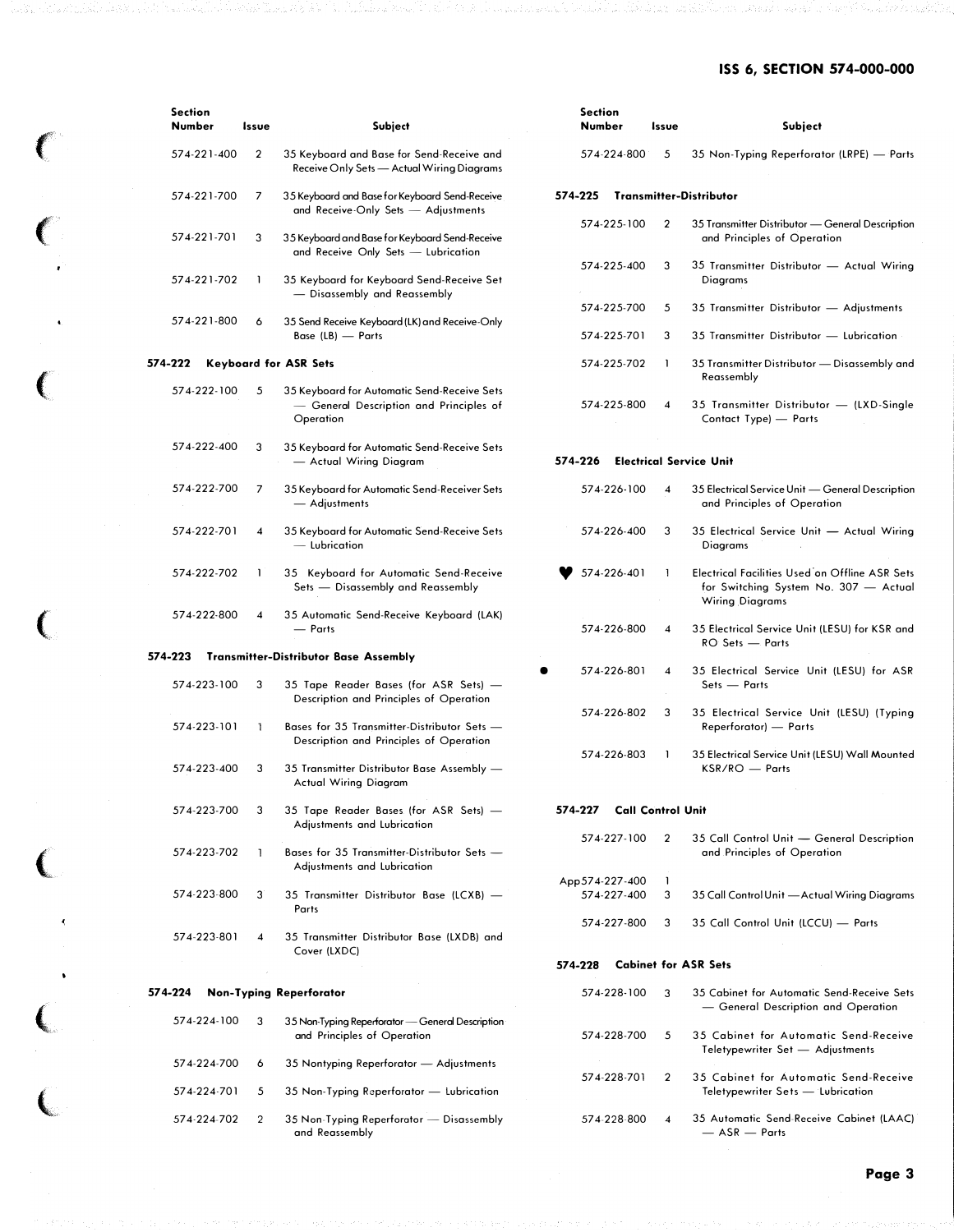## SECTION 574-000-000

|         | <b>Section</b><br>Number | Issue                    | Subject                                                                                    | <b>Section</b><br>Number |             | Issue                | Subject                                                                                   |
|---------|--------------------------|--------------------------|--------------------------------------------------------------------------------------------|--------------------------|-------------|----------------------|-------------------------------------------------------------------------------------------|
| 574-229 |                          |                          | <b>Cabinet for KSR Sets</b>                                                                |                          | 574-232-704 | -1                   | 35 Reperforator Bases — Lubrication                                                       |
|         | 574-229-100              | 3                        | 35 Cabinets for Keyboard Send-Receive and<br>Receive Only Sets - General Description       |                          | 574-232-800 | 3                    | 35 Tape Printer Keyboard (LTPK) — Parts                                                   |
|         |                          |                          | and Operation                                                                              |                          | 574-232-801 | 3                    | 35 Typing Reperforator Base (LRB) - Parts                                                 |
|         | 574-229-700              | 5                        | 35 Cabinets for Keyboard Send-Receive and<br>Receive-Only Sets - Adjustments               | 574-233                  |             |                      | <b>Typing Reperforator on ROTR</b>                                                        |
|         | 574-229-701              | 3                        | 35 Cabinets for Keyboard Send-Receive and<br>Receive Only Sets - Lubrication               |                          | 574-233-100 | 5                    | 35 Typing Reperforator - General Description<br>and Principles of Operation               |
|         | 574-229-800              | 3                        | 35 Console and Table Model (LAC) - KSR/RO<br>- Parts                                       |                          | 574-233-400 | 3                    | 35 Typing Reperforator - Actual Wiring<br>Diagrams                                        |
|         | 574-229-801              | 1                        | 35 Wall Mounted Cabinet (LPC) KSR/RO -                                                     |                          | 574-233-700 | 6                    | 35 Typing Reperforator - Adjustments                                                      |
|         |                          |                          | Parts                                                                                      |                          | 574-233-701 | 4                    | 35 Typing Reperforator — Lubrication                                                      |
|         |                          |                          | 574-230 Receiving Only Typing Reperforator Cover and<br><b>Keyboard Tape Printer Cover</b> |                          | 574-233-702 | $\overline{2}$       | 35 Typing Reperforator — Disassembly and<br>Reassembly                                    |
|         | 574-230-100              | 3                        | 35 Keyboard Tape Printer Cover — Description,<br>Adjustments, and Lubrication              | App 574-233-800          | 574-233-800 | Т.<br>$\overline{4}$ | 35 Typing Reperforator (LPR) and 35 Tape<br>Printer (LTP) - Parts                         |
|         | 574-230-101              | -1                       | 35 Receive-Only Typing Reperforator Cover<br>- Description and Adjustments                 | 574-234                  |             |                      | <b>Receiving Only Reperforator Table</b>                                                  |
|         | 574-230-800              | 3                        | 35 R-O Reperforator Cover (LRC) and 35 S-R<br>Tape Printer Cover (LSRC) - Parts            |                          | 574-234-100 | 3                    | 35 Receiving Only Reperforator Table -<br>General Description and Principles of Operation |
| 574-231 |                          | <b>Tape Printer</b>      |                                                                                            |                          | 574-234-400 | 2                    | 35 Receiving Only Reperforator Table — Actual<br><b>Wiring Diagrams</b>                   |
|         | 574-231-100              | 4                        | 35 Tape Printer — Description and Principles<br>of Operation                               |                          | 574-234-700 | 3                    | 35 Receiving Only Reperforator Table -<br>Adjustments                                     |
|         | 574-231-401              | 2                        | 35 Tape Printer - Actual Wiring Diagram                                                    |                          | 574-234-701 | 3                    | 35 Receiving Only Reperforator Table -                                                    |
|         | 574-231-700              | 5                        | 35 Tape Printer - Adjustments                                                              |                          |             |                      | Lubrication                                                                               |
|         | 574-231-701              | 3                        | 35 Tape Printer - Lubrication                                                              |                          | 574-234-800 | 3                    | 35 Reperforator Table (LT) — Parts                                                        |
|         | 574-231-702              | 2                        | 35 Tape Printer — Disassembly and Reassembly                                               | 574-235                  |             |                      | <b>Answer-Back Assembly</b>                                                               |
| 574-232 | 574-231-802              | 1                        | 35 Tape Printer (LTP) - Parts<br>Tape Printer Keyboard and Receive Only Typing             |                          | 574-235-100 | 3                    | 28 and 35 Answer-Back Unit - Description<br>and Operation                                 |
|         |                          | <b>Reperforator Base</b> |                                                                                            |                          | 574-235-200 |                      | 28 and 35 Answer-Back Unit - Installation                                                 |
|         | 574-232-100              | 3                        | 35 Tape Printer Keyboard - Description and<br>Principles of Operation                      |                          | 574-235-400 | 3                    | 35 Answer-Back Assembly - Actual and<br><b>Schematic Wiring Diagrams</b>                  |
|         | 574-232-101              | 1                        | 35 Reperforator Bases - Description and<br>Principles of Operation                         |                          | 574-235-700 | ó                    | 28 and 35 Answer-Back Unit - Adjustments                                                  |
|         | 574-232-401              | 2                        | 35 Tape Printer Keyboard and 35 Receiving                                                  |                          | 574-235-701 | 5                    | 28 and 35 Answer-Back Unit - Lubrication                                                  |
|         |                          |                          | Only Typing Reperforator Base — Actual<br><b>Wiring Diagrams</b>                           |                          | 574-235-702 | -1                   | 28 and 35 Answer-Back Unit - Disassembly<br>and Reassembly                                |
|         | 574-232-402              | 1                        | 35 Auxiliary Typing Reperforator Base Used in<br>35 Automatic Send-Receive Teletypewriter  |                          | 574-235-800 | 4                    | 28 and 35 Answer Back Unit - Parts                                                        |
|         |                          |                          | Set - (Online) for Switching System No.<br>307 — Actual Wiring Diagram                     | 574-236                  |             | 2                    | <b>Tape Reader (Parallel Output)</b>                                                      |
|         | 574-232-700              | 4                        | 35 Tape Printer Keyboard — Adjustments                                                     |                          | 574-236-800 |                      | 35 Transmitter (LX) - Parts                                                               |
|         | 574-232-701              | 3                        | 35 Tape Printer Keyboard Lubrication                                                       | 574-237                  |             |                      | Multiple Wire Distributor                                                                 |
|         | 574-232-702              | 2                        | 35 Tape Printer Keyboard — Disassembly and<br>Reassembly                                   |                          | 574-237-100 | $\mathbf 2$          | 35 Multiple Wire Distributor - Description<br>and Principles of Operation                 |
|         | 574-232-703              | -1                       | 35 Reperforator Bases - Adjustments                                                        |                          | 574-237-700 | $\mathbf 2$          | 35 Multiple Wire Distributor - Adjustments                                                |

<')

�)

")

)

)

 $\bullet$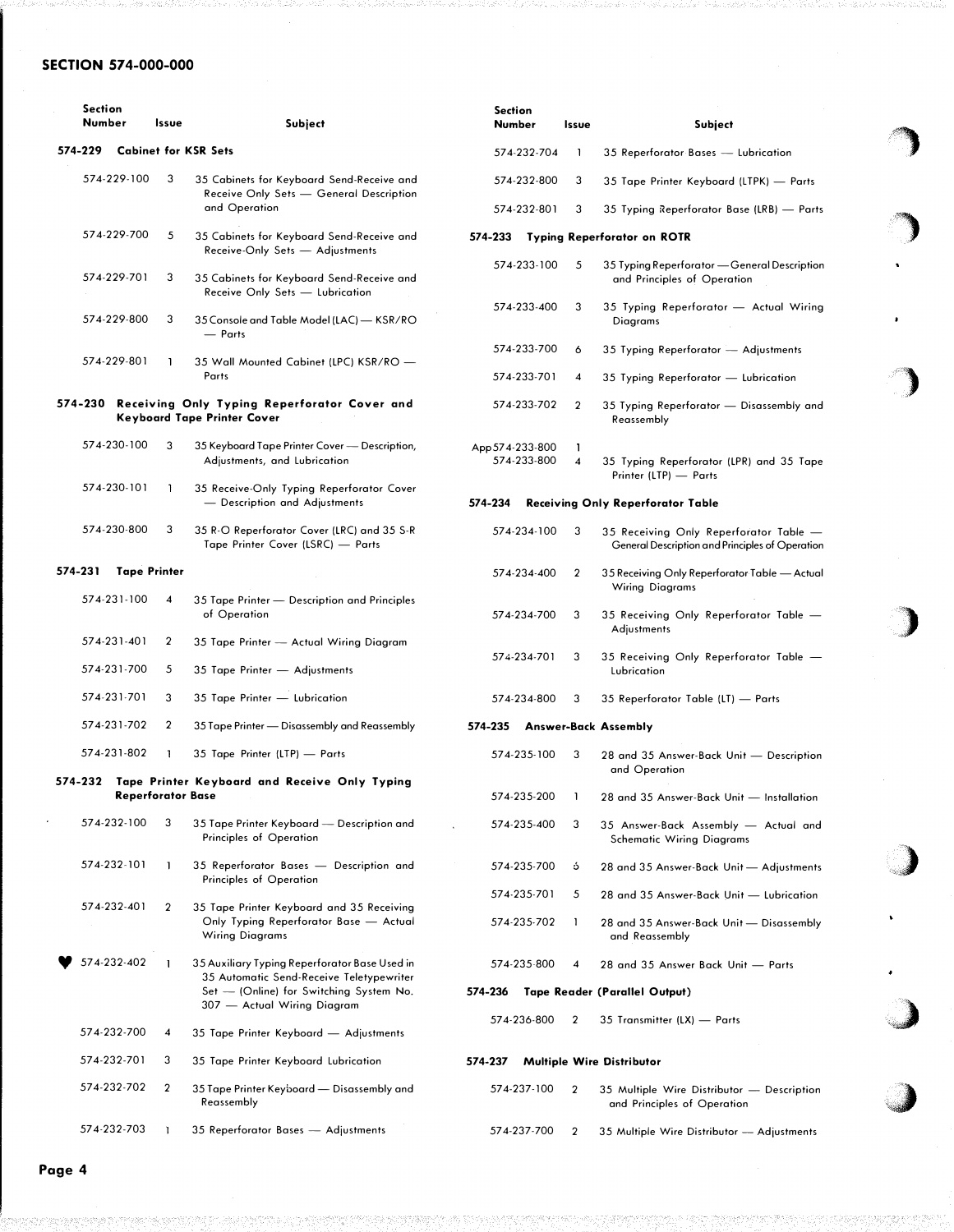# **ISS 6, SECTION 574-000-000**

|         | <b>Section</b><br>Number | Issue          | <b>Subject</b>                                                                              |       | <b>Section</b><br>Number   | Issue                   | Subject                                                                   |
|---------|--------------------------|----------------|---------------------------------------------------------------------------------------------|-------|----------------------------|-------------------------|---------------------------------------------------------------------------|
|         | 574-237-701              | 2              | 35 Multiple Wire Distributor - Lubrication                                                  |       | 574-243-701                | $\mathbf{2}$            | Lubrication                                                               |
|         | 574-237-800              | 3              | 28 and 35 Multiple Wire Distributor (LD) -<br>Parts                                         |       | 574-243-702                | 2                       | Disassembly and Reassembly                                                |
| 574-238 |                          |                | <b>Mechanical Code Converter</b>                                                            |       | 574-243-800                | 3                       | Reperforator (LEPR) - Parts                                               |
|         |                          |                |                                                                                             |       | 574-244                    |                         | 35 Edge Punched Card Typing Reperforator Base                             |
|         | 574-238-100              |                | For Switching System No. 307 - General<br>Description and Principles of Operation           |       | 574-244-100                | 2                       | Description and Principles of Operation                                   |
|         | 574-238-400              |                | For Switching System No. 307 - 8-Level<br>Tape to 5-Level Signal - Actual Wiring            |       | 574-244-400                | 1                       | (2A Base) — Wiring Diagrams                                               |
|         |                          |                | Diagram                                                                                     |       | 574-244-700                | $\overline{2}$          | Adjustments                                                               |
|         | 574-238-700              |                | For Switching System No. 307 - Adjustments                                                  |       | 574-244-701                | 2                       | Lubrication                                                               |
|         | 574-238-701              | 2              | For Switching System No. 307 - Lubrication                                                  |       | 574-244-702                | $\overline{2}$          | Disassembly and Reassembly                                                |
|         | 574-238-702              |                | For Switching System No. 307 - Disassembly<br>and Reassembly                                |       | 574-244-800                | 3                       | Reperforator Base (LEPRB) - Parts                                         |
|         | 574-238-800              | 2              | $(LXCC)$ – 8 to 5 Level and Table (LT) –                                                    |       | 574-245                    |                         | 35 Edge Punched Card Typing Reperforator Cover                            |
|         |                          |                | Parts                                                                                       |       | 574-245-100                | 2                       | <b>General Information</b>                                                |
| 574-239 |                          |                | <b>Transmitter-Distributor (Multicontact)</b>                                               |       | 574-245-800                | 2                       | Reperforator Cover (LEPRC) - Parts                                        |
|         | 574-239-100              | 3              | 35 Transmitter-Distributor Unit (Multicontact)<br>- Description and Principles of Operation |       | 574-246                    |                         | 35 Edge Punched Card Feeder                                               |
|         | 574-239-700              | 2              | 35 Transmitter-Distributor (Multicontact) —                                                 |       | 574-246-100                | 2                       | Description and Principles of Operation                                   |
|         |                          |                | Adjustments                                                                                 |       | 574-246-200                | $\overline{2}$          | Installation                                                              |
|         | 574-239-701              | $\overline{2}$ | 35 Transmitter-Distributor Unit (Multicontact)<br>- Lubrication                             |       | 574-246-400                | T                       | <b>Wiring Diagrams</b>                                                    |
|         | 574-239-702              |                | 35 Transmitter-Distributor (Multicontact) --                                                |       | 574-246-700                | 2                       | <b>Adjustments</b>                                                        |
|         |                          |                | Disassembly and Reassembly                                                                  |       | 574-246-701                | $\overline{2}$          | Lubrication                                                               |
| 574-240 |                          |                | Multi-Magnet Non-Typing Reperforator                                                        |       | 574-246-702                | 2                       | Disassembly and Reassembly                                                |
|         | 574-240-700              |                | 35 Multimagnet Nontyping Reperforator                                                       |       | 574-246-800                | $\overline{\mathbf{4}}$ | Hopper (EPCF) - Parts                                                     |
| 574-241 |                          |                | <b>Base for Receiving Selector</b>                                                          |       | 574-247                    |                         | <b>35 Edge Punched Card Tables</b>                                        |
|         | 574-241-700              |                | 35 Base for Receiving Selector and Multiple<br>Wire Distributor                             |       | 574-247-100                | ı                       | (201A Table) - General Information                                        |
| 574-242 |                          |                | 35 Edge Punched Card Reader (Transmitter Distributor)                                       |       | 574-247-101                | $\overline{2}$          | <b>General Information</b>                                                |
|         | 574-242-100              | 2              | Description and Principles of Operation                                                     |       | 574-247-102                | ı                       | Equipment Table - General Infomation                                      |
|         | 574-242-200              | 2              | Installation                                                                                |       | 574-247-400                | $\mathbf{I}$            | <b>Wiring Diagrams</b>                                                    |
|         | 574-242-400              | 1              | <b>Wiring Diagrams</b>                                                                      |       | 574-247-800                | 3                       | (LEPT) - Parts                                                            |
|         | 574-242-700              | 2              | Adjustments                                                                                 | 574-3 | <b>TYPE 37 EQUIPMENT</b>   |                         |                                                                           |
|         | 574-242-701              | 2              | Lubrication                                                                                 |       | 574-300                    |                         | 37 Receiving-Only Set                                                     |
|         | 574-242-702              | 2              | Disassembly and Reassembly                                                                  |       | 574-300-100                |                         | For "DATA-PHONE●" Service — General                                       |
|         | 574-242-800              | 4              | (LEXD) — Parts                                                                              |       |                            |                         | Description and Operation                                                 |
|         |                          | Reperforator)  | 574-243 35 Edge Punched Card Punch (Keyboard Typing                                         |       | 574-300-102<br>574-300-200 | 1<br>2                  | <b>General Description</b><br>Installation                                |
|         | 574-243-100              | 2              | Description and Principles of Operation                                                     |       | 574-300-301                | 1                       | No. 1 ESS-ADF (ADNET) and 85/86 Selective                                 |
|         | 574-243-400              | 1              | 1A Card Reperforater - Wiring Diagrams                                                      |       |                            |                         | Calling Service - Troubleshooting                                         |
|         | 574-243-700              | 3              | Adjustments                                                                                 |       | 574-300-400                | 1                       | For Switched Network Service - Wiring<br>Diagram and Circuit Descriptions |

 $\left($ 

 $\big($ 

 $\left(\begin{array}{c} 0 \\ 0 \end{array}\right)$ 

(

 $\big($ 

 $\left($ 

 $\overline{\mathbf{C}}$ 

{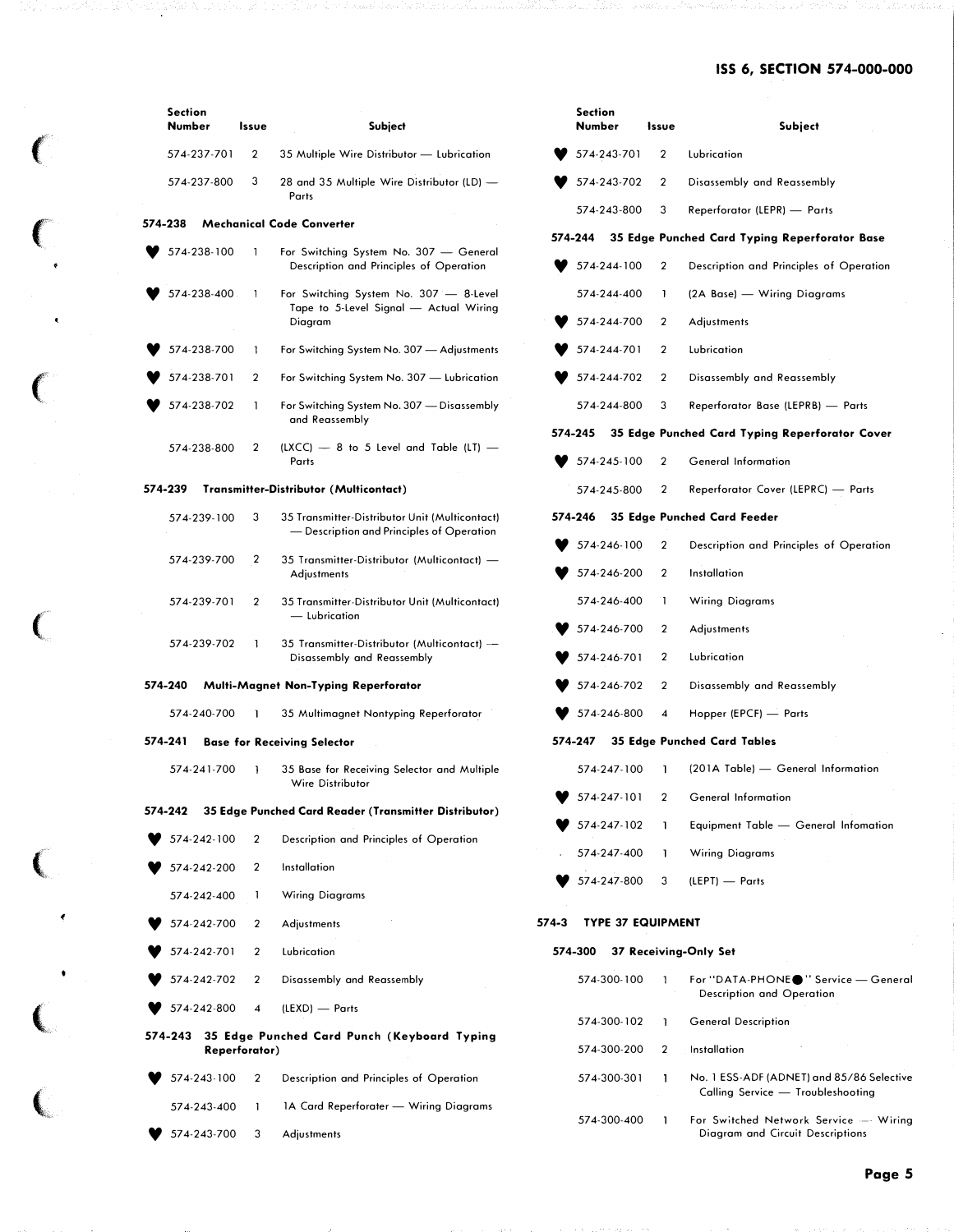# SECTION 574-000-000

|         | <b>Section</b><br>Number<br>Issue |                         | Subject                                                                        | <b>Section</b><br>Number       | Issue             | <b>Subject</b>                                                                                       |
|---------|-----------------------------------|-------------------------|--------------------------------------------------------------------------------|--------------------------------|-------------------|------------------------------------------------------------------------------------------------------|
|         | 574-300-702                       | -1                      | Removal and Replacement of Components                                          | App574-320-800                 | 1                 |                                                                                                      |
| 574-301 |                                   |                         | 37 Keyboard Send-Receive Set                                                   | 574-320-800                    | $\overline{2}$    | $(YP)$ - Parts                                                                                       |
|         | 574-301-100                       | ı                       | For "Data-Phone (R)" Service - General Description<br>and Operation            | App 574-320-801<br>574-320-801 | 1.<br>5           | (YP) - (Late Design 37P003 and Up, Wide<br>Platen 37P101 and Up) - Parts                             |
|         | 574-301-102                       | -1                      | <b>General Description</b>                                                     | 574-321                        |                   | 37 Keyboard and Base                                                                                 |
|         | 574-301-200                       | 2                       | Installation                                                                   | 574-321-101                    | $\overline{2}$    | Description and Principles of Operation                                                              |
|         | 574-301-400                       | J.                      | For Switched Network Service - Wiring<br>Diagram and Circuit Descriptions      | 574-321-400                    | 1                 | Wiring Diagram                                                                                       |
|         | 574-301-702                       | ı                       | Component Removal and Replacement                                              | 574-321-703                    | $\overline{2}$    | 37 Keyboard - Adjustments                                                                            |
| 574-302 |                                   |                         | 37 Automatic Send-Receive Set                                                  | 574-321-704                    | $\overline{2}$    | 37 Keyboard Unit - Lubrication                                                                       |
|         | 574-302-102                       | $\overline{\mathbf{2}}$ | <b>General Description</b>                                                     | 574-321-705                    | 2                 | 37 Keyboard Unit - Disassembly and Reassembly                                                        |
|         | 574-302-200                       | $\overline{2}$          | Installation                                                                   | 574-321-801                    | 5                 | 37 Keyboard (YK) - Parts                                                                             |
|         |                                   |                         |                                                                                | 574-322                        |                   | <b>37 Electrical Service Unit</b>                                                                    |
|         | 574-302-300                       | 1                       | For Switched Network Service - Troubleshooting                                 | 574-322-101                    | -1                | Description and Operation                                                                            |
|         | 574-302-301                       | J.                      | No. 1 ESS-ADF (ADNET) and 85/86 Selective<br>Calling Service - Troubleshooting | 574-322-102                    | -1                | YESU 823, 825, 827, 829 - Description and<br>Operation                                               |
|         | 574-302-400                       | T                       | For Switched Network Service - Wiring<br>Diagram and Circuit Descriptions      | 574-322-104                    | -1                | YESU 803, 806, 814, 815, 823, and 826 -<br>Description and Operation                                 |
|         | 574-302-702                       | -1                      | Component Removal and Replacement                                              |                                |                   |                                                                                                      |
| 574-303 | 37 ROTR Set                       |                         |                                                                                | Add 574-322-400<br>574-322-400 | L<br>$\mathbf{1}$ | <b>Wiring Diagrams</b>                                                                               |
|         | 574-303-100                       | 2                       | Description and Operation                                                      | App 574-322-801<br>574-322-801 | -1<br>5           | (YESU) — Parts                                                                                       |
|         | 574-303-200                       | 1                       | Reperforator (ROT) Set - Installation                                          |                                |                   |                                                                                                      |
|         | 574-303-300                       | $\mathbf{1}$            | Troubleshooting                                                                | 574-323                        |                   | 37 Teletypewriter Table                                                                              |
|         | 574-303-702                       | 1                       | <b>Removal and Replacement of Components</b>                                   | 574-323-101                    | 2                 | Description and Operation                                                                            |
| 574-304 |                                   |                         | 37 KSR Used In Telegraph Testboards                                            | 574-323-102                    | 1                 | 37 Receive-Only - Typing Reperforator (ROTR)<br>Table - Description, Adjustments, and<br>Lubrication |
|         | 574-304-100                       | 2                       | General Description and Operation                                              | 574-323-703                    | 2                 | Adjustments                                                                                          |
|         | 574-304-200                       | 2                       | Installation                                                                   | 574-323-801                    | 5                 | $(YT)$ - Parts                                                                                       |
|         | 574-304-300                       | 2                       | Troubleshooting                                                                | 574-323-802                    | 2                 | 37 Reperforator Table (YT) — Parts                                                                   |
|         |                                   |                         |                                                                                |                                |                   |                                                                                                      |
| 574-320 | 37 Typing Unit                    |                         |                                                                                | 574-325                        |                   | 37 Answer-Back Unit                                                                                  |
|         | 574-320-101                       | 2                       | 37P003 and Up - Description and Principles                                     | 574-325-100                    | 2                 | Description and Principles of Operation                                                              |
|         | 574-320-400                       | -1                      | of Operation<br>Wiring Diagrams                                                | 574-325-101                    | -1                | (Y AB802) Description and Principles of<br>Operation                                                 |
|         | Add 574-320-700                   | $\mathbf{1}$            |                                                                                | 574-325-400                    | -1                | <b>Wiring Diagrams</b>                                                                               |
|         | 574-320-700                       | 4                       | Adjustments                                                                    | 574-325-700                    | $\overline{4}$    | Adjustments                                                                                          |
|         | 574-320-701                       | 3                       | Lubrication                                                                    | 574-325-701                    | 3                 | Lubrication                                                                                          |
|         | 574-320-703                       | $\overline{c}$          | (P003 and Higher) - Adjustments                                                | 574-325-703                    | -1                | Adjustments                                                                                          |
|         | Add 574-320-704<br>574-320-704    | -1<br>$\overline{2}$    | Lubrication                                                                    | 574-325-704                    | -1                | Lubrication                                                                                          |
|         | Add 574-320-705                   | -1                      |                                                                                | 574-325-800                    | -1                | Parts                                                                                                |
|         | 574-320-705                       | $\overline{2}$          | Disassembly and Reassembly                                                     | 574-325-801                    | $\overline{2}$    | (YAB)                                                                                                |

)

'�)

)

)

 $\overline{\phantom{a}}$ 

 $\overline{\phantom{0}}$ 

'-"��' ) ...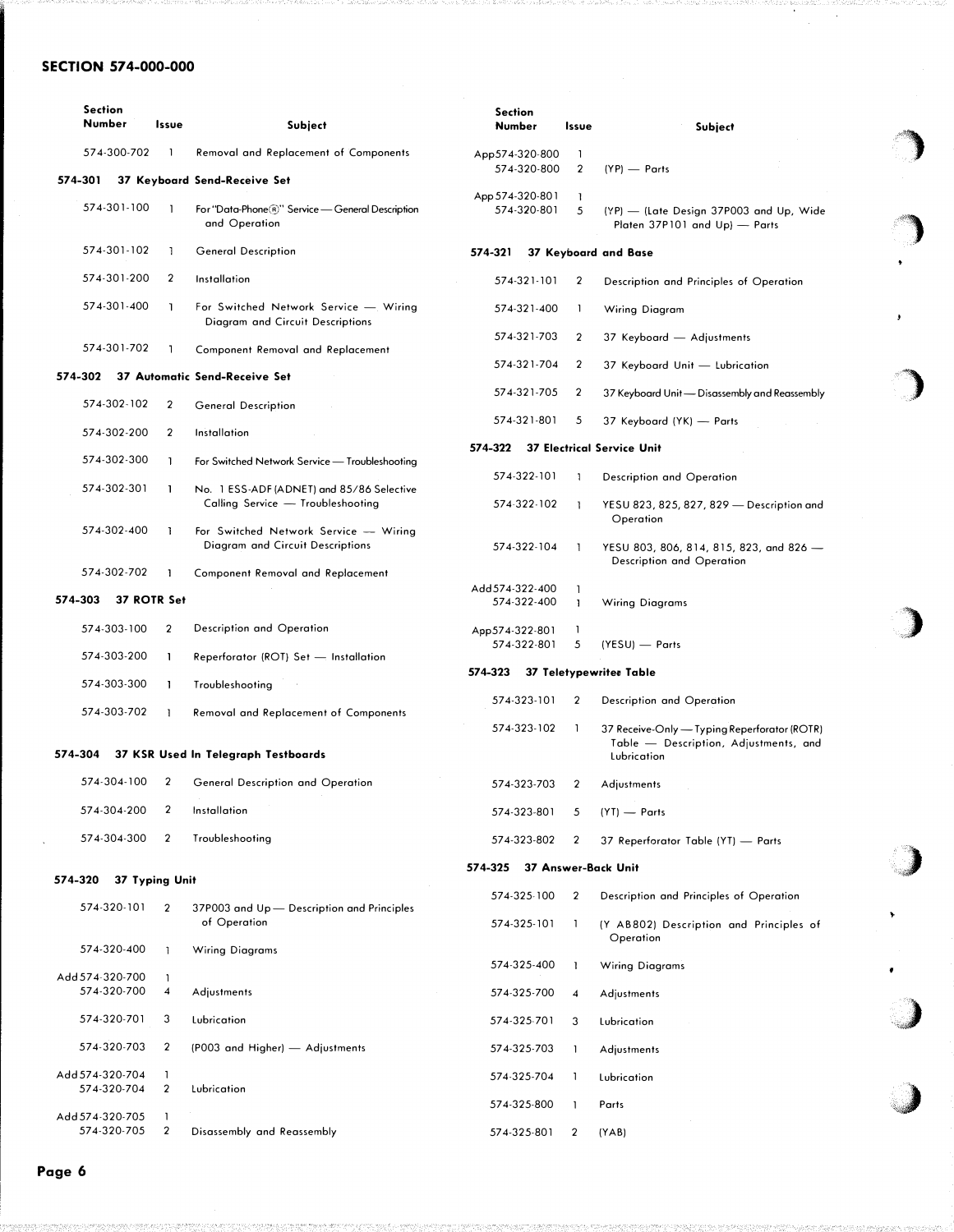## ISS 6, SECTION 574-000-000

| <b>Section</b>  |                         |                                                                                                                  | <b>Section</b>      |                         |                                                                                                      |  |  |
|-----------------|-------------------------|------------------------------------------------------------------------------------------------------------------|---------------------|-------------------------|------------------------------------------------------------------------------------------------------|--|--|
| Number          | Issue                   | Subject                                                                                                          | Number              | Issue                   | <b>Subject</b>                                                                                       |  |  |
| 574-326         |                         | 37 Teletypewriter Cover                                                                                          | App 574-329-800     | $\overline{\mathbf{2}}$ |                                                                                                      |  |  |
|                 |                         |                                                                                                                  | 574-329-800         | $\overline{2}$          | (YRPE) - Parts                                                                                       |  |  |
| 574-326-101     | $\mathbf{2}$            | 37 Typing Unit Cover and Pan - Description                                                                       |                     |                         |                                                                                                      |  |  |
|                 |                         | and Operation                                                                                                    | App 574-329-801     | 1                       |                                                                                                      |  |  |
|                 |                         |                                                                                                                  | 574-329-801         |                         |                                                                                                      |  |  |
| 574-326-102     | -1                      | 37 Receive-Only — Typing Reperforator (ROTR)<br>Cover- Description and Operation, Adjustments<br>and Lubrication |                     | 3                       | 37 Non-Typing Reperforator (YRPE) (Late Design<br>YRPE 808 and Up)                                   |  |  |
|                 |                         |                                                                                                                  | 574-330             |                         |                                                                                                      |  |  |
|                 |                         |                                                                                                                  |                     | <b>37 Reperforator</b>  |                                                                                                      |  |  |
| 574-326-703     | 2                       | 37 Typing Unit Cover and Pan — Adjustments                                                                       |                     |                         |                                                                                                      |  |  |
|                 |                         |                                                                                                                  | 574-330-100         |                         | Description and Principles of Operation                                                              |  |  |
| 574-326-704     | $\overline{2}$          | 37 Typing Unit Cover and Pan - Lubrication                                                                       |                     |                         |                                                                                                      |  |  |
|                 |                         |                                                                                                                  | 574-330-400         | <sup>1</sup>            | <b>Wiring Diagrams</b>                                                                               |  |  |
| 574-326-801     | $\overline{\mathbf{4}}$ | 37 Page Printer Cover (YPC) - Parts                                                                              |                     |                         |                                                                                                      |  |  |
|                 |                         |                                                                                                                  | 574-330-700         | $\overline{\mathbf{2}}$ | Adjustments                                                                                          |  |  |
| 574-326-802     | 2                       | 37 Reperforator Cover (YRC) - Parts                                                                              |                     |                         |                                                                                                      |  |  |
|                 |                         |                                                                                                                  |                     |                         |                                                                                                      |  |  |
|                 |                         |                                                                                                                  | 574-330-701         | $\overline{2}$          | Lubrication                                                                                          |  |  |
| 574-327         |                         | 37 Tape Cabinet (YAC)                                                                                            |                     |                         |                                                                                                      |  |  |
|                 |                         |                                                                                                                  | 574-330-702         | $\overline{2}$          | Disassembly and Reassembly                                                                           |  |  |
| 574-327-100     | $\mathbf{2}$            | Description and Operation                                                                                        |                     |                         |                                                                                                      |  |  |
|                 |                         |                                                                                                                  | App 574-330-800     | $\mathbf{1}$            |                                                                                                      |  |  |
| 574-327-700     | -1                      | Adjustment                                                                                                       | 574-330-800         | $\boldsymbol{4}$        | (YPR) - Parts                                                                                        |  |  |
|                 |                         |                                                                                                                  |                     |                         |                                                                                                      |  |  |
|                 |                         |                                                                                                                  |                     |                         |                                                                                                      |  |  |
| 574-327-701     | J.                      | Lubrication                                                                                                      |                     |                         |                                                                                                      |  |  |
|                 |                         |                                                                                                                  | 37 Bases<br>574-331 |                         |                                                                                                      |  |  |
| 574-327-800     | 4                       | <b>Apparatus Parts</b>                                                                                           |                     |                         |                                                                                                      |  |  |
|                 |                         |                                                                                                                  | 574-331-100         | $\overline{2}$          | Typing Unit Base - Description and Operation,                                                        |  |  |
| 574-329         |                         | <b>Nontyping Reperforator</b>                                                                                    |                     |                         | Adjustments, Lubrication, and Disassembly                                                            |  |  |
|                 |                         |                                                                                                                  |                     |                         |                                                                                                      |  |  |
|                 |                         |                                                                                                                  |                     |                         | and Reassembly                                                                                       |  |  |
| 574-329-100     | -1                      | Description and Principles of Operation                                                                          |                     |                         |                                                                                                      |  |  |
| 574-329-101     | ٦I.                     | 37 - YRPE808 and 809 - Description and<br>Principles of Operation                                                | 574-331-101         | J.                      | Receive-Only Typing Reperforator Base -<br>Description and Operation, Adjustments and<br>Lubrication |  |  |
|                 |                         |                                                                                                                  |                     |                         |                                                                                                      |  |  |
| 574-329-400     | -1                      | 37 Reperforators — Wiring Diagrams                                                                               | 574-331-400         | T                       | Wiring Diagrams                                                                                      |  |  |
|                 |                         |                                                                                                                  |                     |                         |                                                                                                      |  |  |
| Add 574-329-700 | -1                      |                                                                                                                  | 574-331-800         | $\overline{\mathbf{4}}$ | $(YB)$ — Parts                                                                                       |  |  |
| 574-329-700     | -1                      | Adjustment                                                                                                       |                     |                         |                                                                                                      |  |  |
|                 |                         |                                                                                                                  | 574-331-801         | 3                       | $(YRB)$ — Parts                                                                                      |  |  |
| 574-329-701     | $\overline{2}$          | 37 - TRPE800 Through YRPE807 - Lubrication                                                                       |                     |                         |                                                                                                      |  |  |
|                 |                         |                                                                                                                  |                     |                         |                                                                                                      |  |  |
|                 |                         |                                                                                                                  |                     |                         |                                                                                                      |  |  |
| 574-329-702     | -1                      | Disassembly and Reassembly                                                                                       |                     |                         |                                                                                                      |  |  |
|                 |                         |                                                                                                                  | 574-332             | 37 Paper Winder         |                                                                                                      |  |  |
| 574-329-703     | $\mathbf{1}$            | YRPE 808 and 809 - Adjustments                                                                                   |                     |                         |                                                                                                      |  |  |
|                 |                         |                                                                                                                  | 574-332-100         | -1                      | For Friction Feed Sets                                                                               |  |  |
| 574-329-704     | -1                      | 37 - YRPE808 and YRPE809 - Lubrication                                                                           |                     |                         |                                                                                                      |  |  |
|                 |                         |                                                                                                                  | 574-332-400         | -1                      | Wiring Diagram                                                                                       |  |  |
|                 |                         |                                                                                                                  |                     |                         |                                                                                                      |  |  |
| 574-329-705     | -1                      | 37 YRPE808 and 809 - Disassembly and                                                                             |                     |                         |                                                                                                      |  |  |
|                 |                         | Reassembly                                                                                                       | 574-332-800         | $\overline{2}$          | Parts                                                                                                |  |  |

 $\big($ 

 $\mathbf C$  "

 $\bullet$ 

 $\big($ 

 $\overline{C}$ 

,<br>Dan

(

•

 $\big($ 

 $\overline{C}$